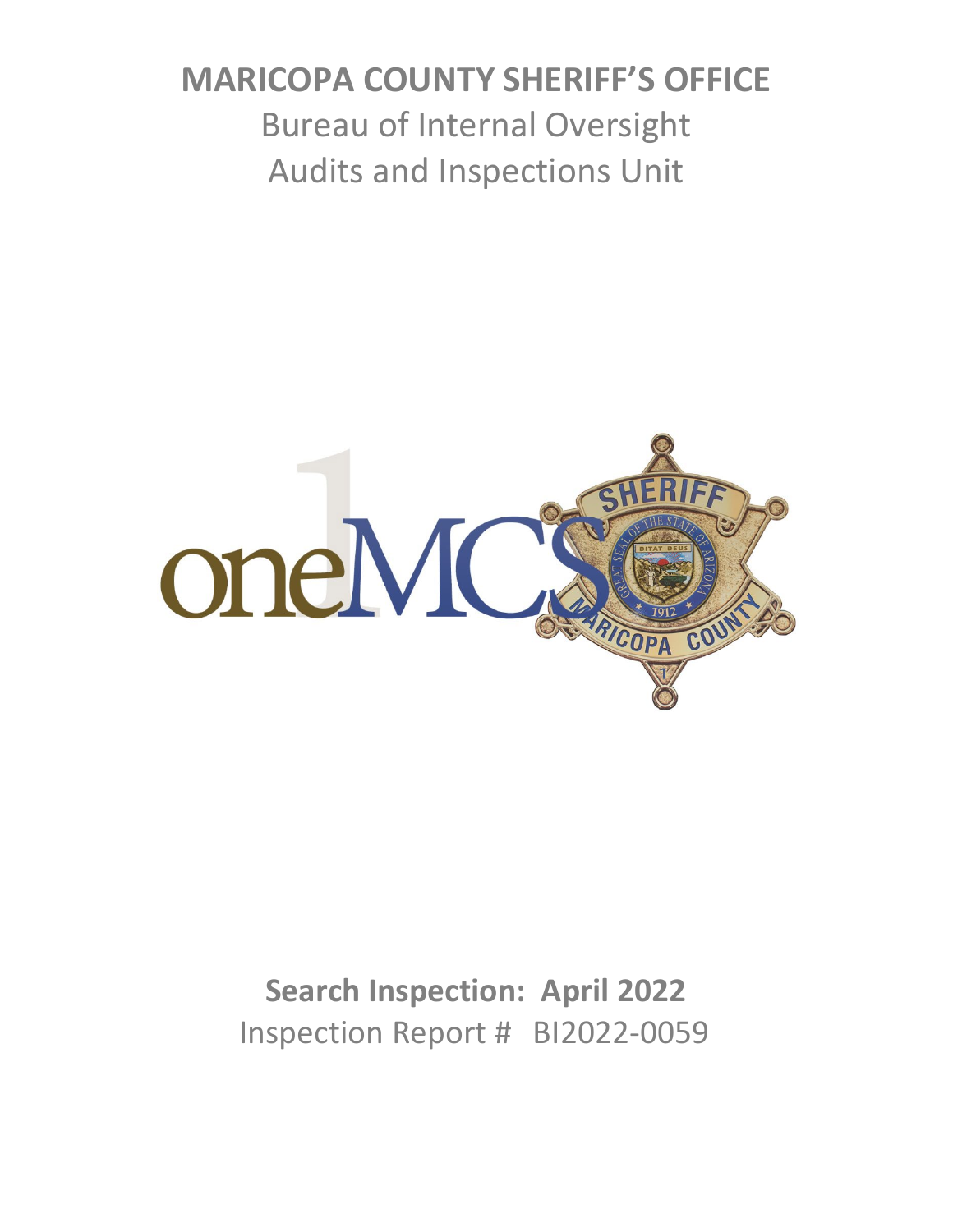#### April 2022 Search Inspection **BI2022-0059**

The Audits and Inspections Unit (AIU) of the Sheriff's Office Bureau of Internal Oversight (BIO) conducts search inspections on a monthly basis to ensure proper supervision, adherence with MCSO policies, compliance with the Melendres Order and established local and federal law. A total of 35 traffic stops are selected each month for review. To achieve inspection results the inspector will utilize the Vehicle Stop Contact Form, Citation/Warning, Incidental Contact Receipt, CAD printout, JWI Printout (if applicable) AIU-designed Matrix, Inspection Report Template Form, and Body Worn Camera footage files.

Inspection BI2022-0059 examines traffic stops with a search documented on the Vehicle Stop Contact Forms contained in the TraCS database, for the time period of 4/1/2022 to 4/30/2022. To accomplish this task TraCS data was examined for those traffic stops with a search documented on the Vehicle Stop Contact Forms for this period. These stops have been uniformly inspected utilizing a matrix developed by the Audits and Inspections Unit in accordance with the procedures outlined in policy and the AIU Operations Manual. In the inspection, a "reasonable person" standard will be utilized by inspectors.

#### **Compliance Objectives:**

- Was the search(s) consistently documented on the VSCF, Non-Traffic Contact Form, Incident Report and Consent to Search Form?
- Consent search: Did the deputy verbally inform the individual(s) of their right to refuse or stop the search or provide him/her with a Consent Search Form?
- Was the search(s) conducted within MCSO policies, and in compliance with the Melendres Order and established local and federal law?
- Were any items seized properly documented on the VSCF and applicable forms and impounded into Q-Tel?
- Did the deputy provide the individual(s) with a Property Receipt if property was seized?

#### **Criteria:**

- MCSO Policy EA-11, Arrest Procedures
- MCSO Policy EB-1, Traffic Enforcement, Violator Contacts, and Citation Issuance
- MCSO Policy EB-2, Traffic Stop Data Collection
- MCSO Policy GJ-3, Search and Seizure
- MCSO Policy GJ-35, Body-Worn Cameras

#### **Conditions:**

The MCSO reviewed 35 randomly selected traffic stops made during the month of April 2022 with a search documented on the Vehicle Stop Contact Forms. While 10 of the 35 are to be selected for Body-Worn Camera review, it should be noted rounding during the selection process resulted in 11 videos being selected.

#### **Results:**

Each traffic stop will be counted as one inspection and all applicable matrix criteria inspection points will factor into an over-all compliance score. In this inspection each traffic stop utilized five matrix criteria inspection points for a total of 175 potential matrix criteria inspection points. From the total of 175 potential inspection points those determined to be Not Applicable (N/A) or Not Verifiable will be removed from the overall compliance percentage. For example, this month there were 44 inspection points determined to be N/A and 2 determined to be Not Verifiable, resulting in 129 total inspection points.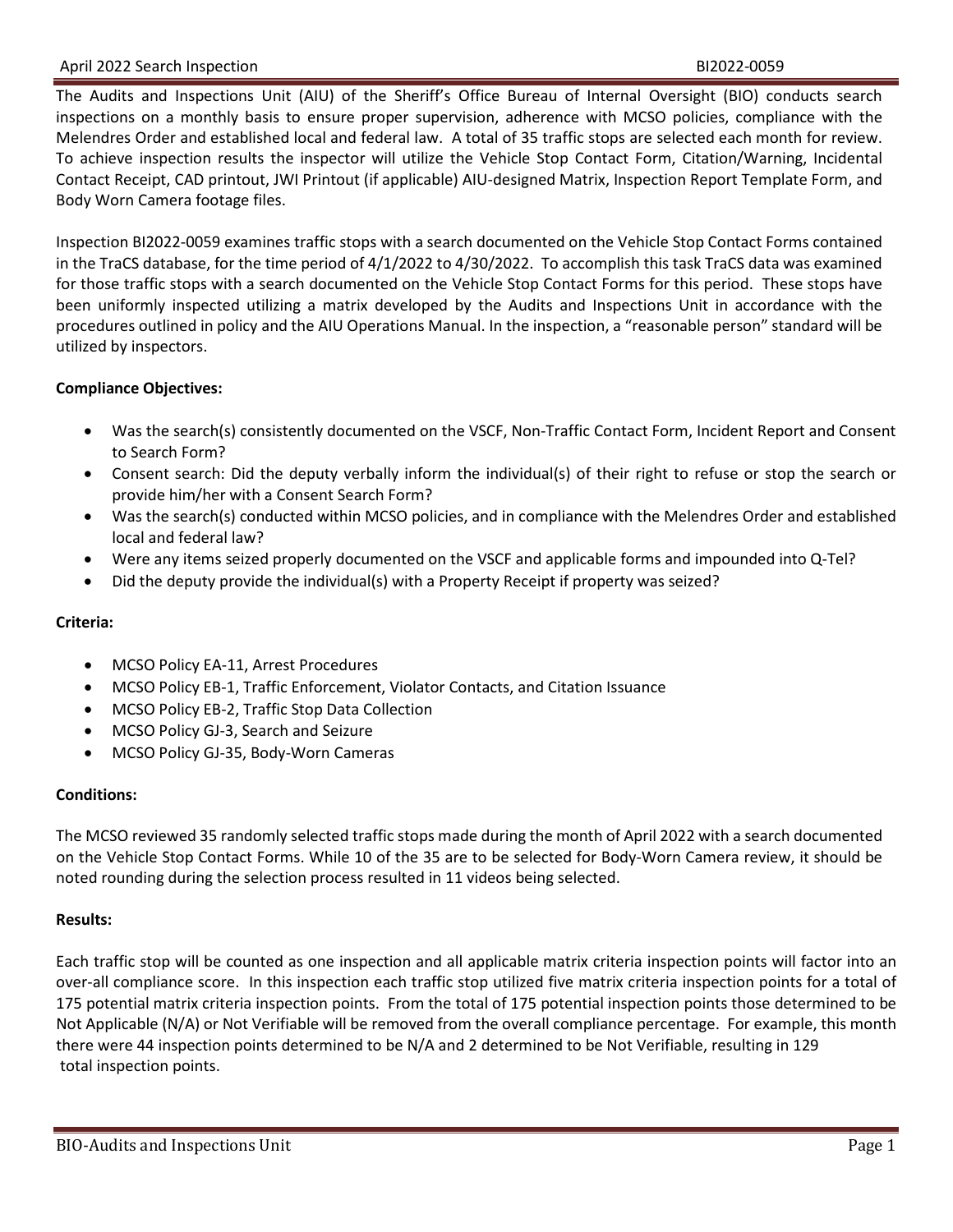The compliance rates of the provided traffic stop sample, utilizing the five matrix criteria inspection points, resulted in an overall average compliance rate of **94.57%** for April of 2022, as illustrated in the graph below.



Note: The six-month trend shows 0% for the previous month because this is the fifth month for this report.

|  | Results of the review of traffic stops with a search documented on the Vehicle Stop Contact Form: |  |
|--|---------------------------------------------------------------------------------------------------|--|
|  |                                                                                                   |  |

| <b>Inspection Elements</b>                                                                                         | $\ln$ | Not In<br><b>Compliance Compliance</b> | N/A      | <b>Not</b><br>Verifiablel | <b>Total</b><br>Inspected | Compliance<br>Rate |
|--------------------------------------------------------------------------------------------------------------------|-------|----------------------------------------|----------|---------------------------|---------------------------|--------------------|
| Was the search(s) consistently documented on the VSCF,                                                             |       |                                        |          |                           |                           |                    |
| Non-Traffic Contact Form, Incident Report and Consent to<br>Search Form?                                           | 29    | 6                                      | $\Omega$ | 0                         | 35                        | 82.86%             |
| Consent search: Did the deputy verbally inform the<br>individual(s) of their right to refuse or stop the search or |       |                                        |          |                           |                           |                    |
| provide him/her with a Consent Search Form?<br>Was the search(s) conducted within MCSO policies, and in            | 0     | $\mathbf{1}$                           | 32       | $\overline{2}$            | 1                         | 0.00%              |
| compliance with the Melendres Order and established local<br>land federal law?                                     | 35    | 0                                      | 0        | 0                         | 35                        | 100.00%            |
| Were any items seized properly documented on the VSCF<br>and applicable forms and impounded into Q-Tel?            | 32    | 0                                      | 3        | 0                         | 32                        | 100.00%            |
| Did the deputy provide the individual(s) with a Property<br>Receipt if property was seized?                        | 26    | 0                                      | 9        | 0                         | 26                        | 100.00%            |
| Overall Compliance with inspection requirements                                                                    | 122   | 7                                      | 44       | $\overline{2}$            | 129                       | 94.57%             |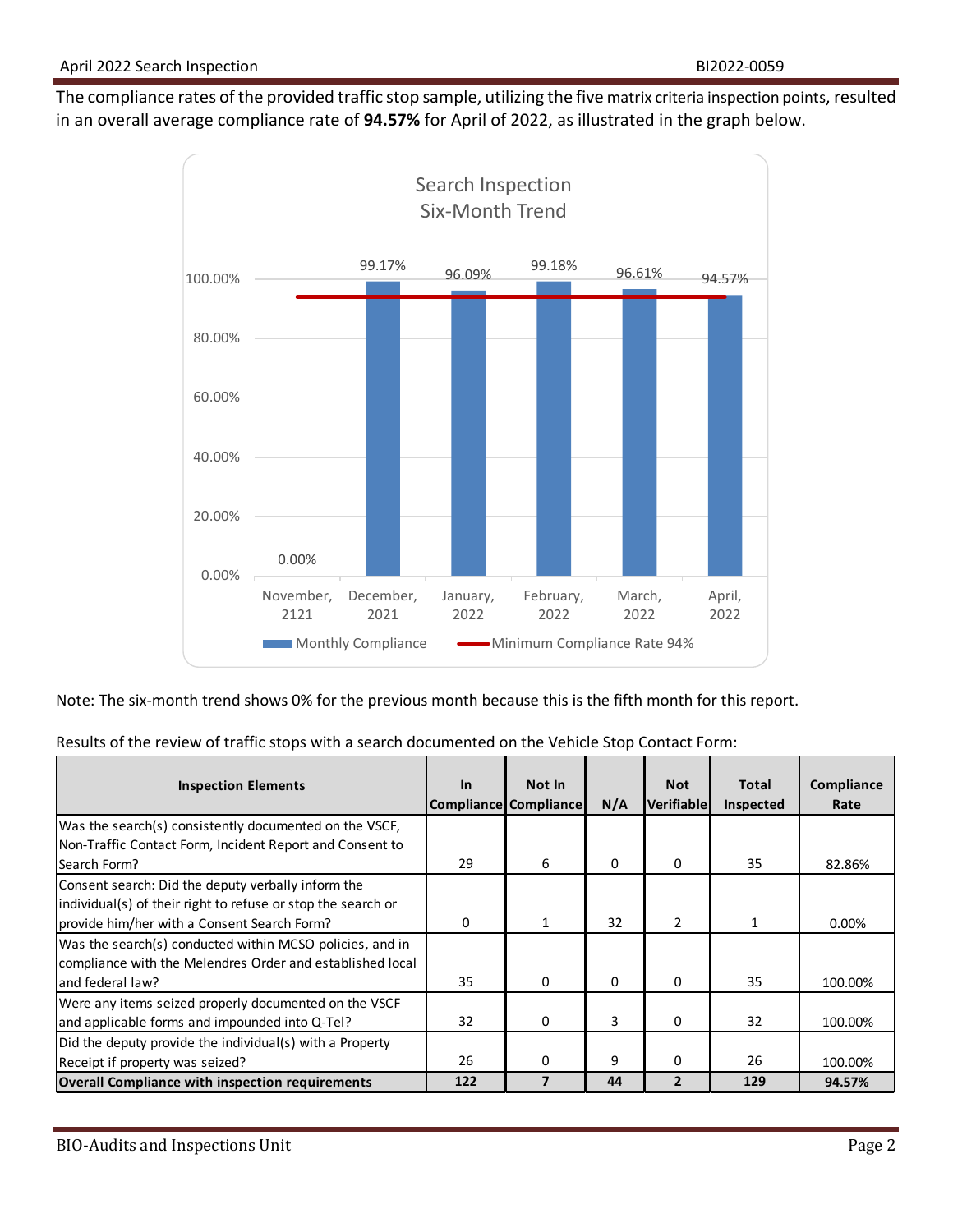#### **Conclusion:**

Of the potential 175 matrix criteria inspection points, 129 of which were used in the compliance calculation, there were seven deficiencies, resulting in a **94.57%** compliance rate for April 2022.

#### **Action Required:**

AIU will provide the inspection report to the affected Divisions to address the following stops and deficiencies via the Bio Action Form Process:

#### District 2:

| <b>District</b>                                                                                                                                                                                                                                                                                                                                                                                      | MC#                             | <b>Employee</b> | <b>Supervisor</b> | Commander        |  |
|------------------------------------------------------------------------------------------------------------------------------------------------------------------------------------------------------------------------------------------------------------------------------------------------------------------------------------------------------------------------------------------------------|---------------------------------|-----------------|-------------------|------------------|--|
| 2                                                                                                                                                                                                                                                                                                                                                                                                    | Redacted                        | Deputy          | Sergeant          | Captain          |  |
|                                                                                                                                                                                                                                                                                                                                                                                                      |                                 |                 | <b>Deficiency</b> |                  |  |
| The vehicle was towed, however no vehicle inventory search is recorded on the VSCF or the IR's as required. (Policy<br>$GJ-3.8.G.$<br><b>Inspector Note:</b><br>On the VSCF the deputy indicated no vehicle search was conducted, however the vehicle was towed. There is no<br>documentation of a vehicle inventory search on either IR.                                                            |                                 |                 |                   |                  |  |
| <b>District</b>                                                                                                                                                                                                                                                                                                                                                                                      | MC#                             | <b>Employee</b> | <b>Supervisor</b> | <b>Commander</b> |  |
| 2                                                                                                                                                                                                                                                                                                                                                                                                    | Redacted                        | Deputy          | Sergeant          | Captain          |  |
|                                                                                                                                                                                                                                                                                                                                                                                                      | <b>Deficiency</b>               |                 |                   |                  |  |
| The deputy requested and conducted a consent search but failed to affirmatively inform the person of their right to<br>refuse and to revoke consent at any time. Policy GJ-3.8.A.2<br><b>Inspector Note:</b><br>The deputy requested and obtained a driver's license from a passenger but failed to complete an ICR, which is<br>addressed in Inspection #BI2022-0060, Passenger Contact Inspection. |                                 |                 |                   |                  |  |
|                                                                                                                                                                                                                                                                                                                                                                                                      | No Bio Action Form is required. |                 |                   |                  |  |

# Compliance Deficiencies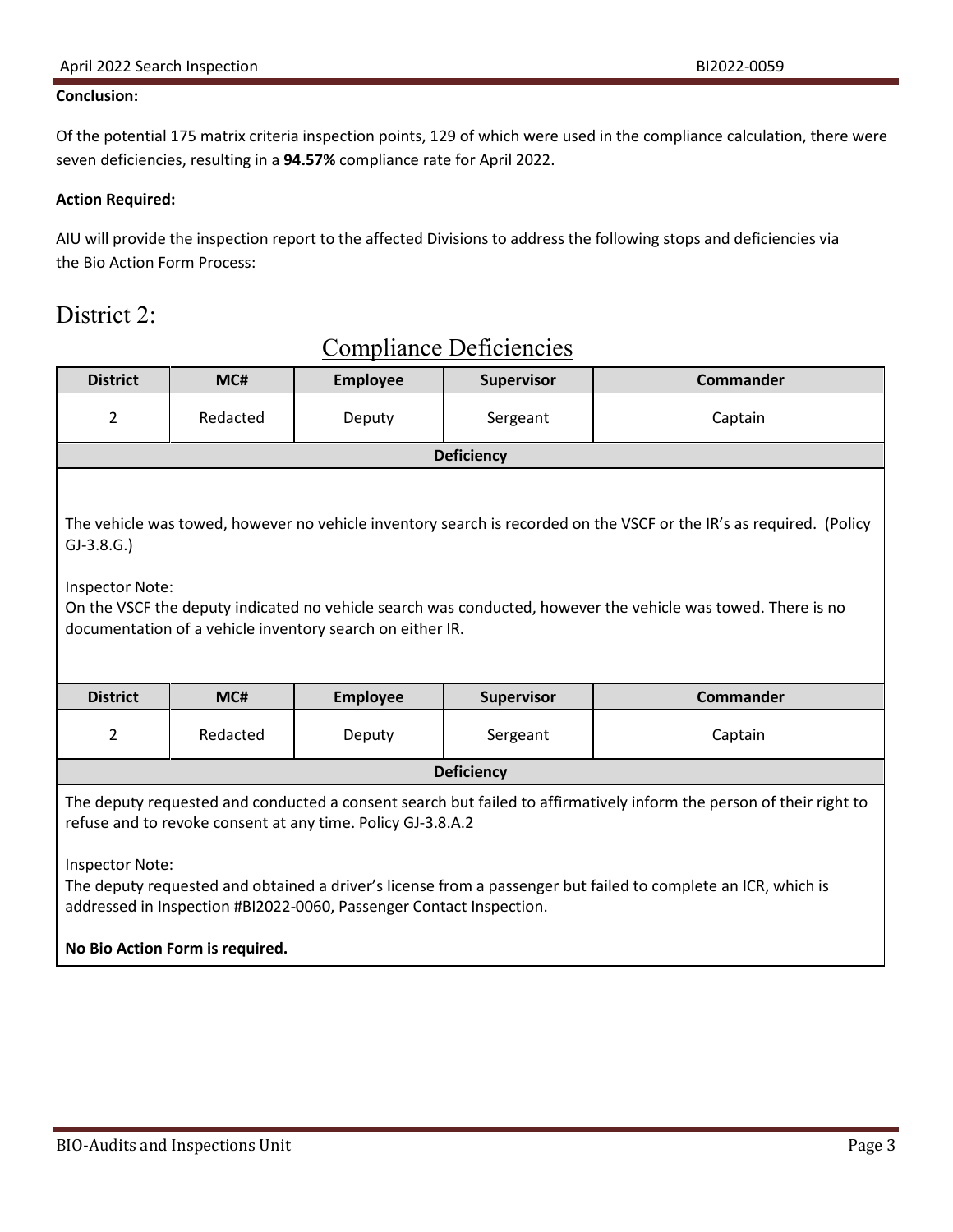#### District 2:

# Compliance Deficiencies (continued)

| <b>District</b>                                                                                                     | MC#      | <b>Employee</b> | <b>Supervisor</b> | <b>Commander</b> |  |
|---------------------------------------------------------------------------------------------------------------------|----------|-----------------|-------------------|------------------|--|
|                                                                                                                     |          |                 |                   |                  |  |
| $\overline{2}$                                                                                                      | Redacted | Deputy          | Sergeant          | Captain          |  |
|                                                                                                                     |          |                 |                   |                  |  |
|                                                                                                                     |          |                 | <b>Deficiency</b> |                  |  |
|                                                                                                                     |          |                 |                   |                  |  |
| The deputy documented the vehicle inventory search inconsistently on the VSCF and the IR. (Policy EB-2.2.O)         |          |                 |                   |                  |  |
| Inspector Note:                                                                                                     |          |                 |                   |                  |  |
| The deputy properly conducted a vehicle inventory search and documented it correctly on the VSCF, but documented no |          |                 |                   |                  |  |
| vehicle search on the IR. The vehicle was towed per 28-3511.                                                        |          |                 |                   |                  |  |
|                                                                                                                     |          |                 |                   |                  |  |

# District 3:

# Compliance Deficiency

| <b>District</b> | MC#                                                                                                                                                                                                                                                                                                                                                                                                                      | <b>Employee</b> | <b>Supervisor</b> | Commander |  |  |
|-----------------|--------------------------------------------------------------------------------------------------------------------------------------------------------------------------------------------------------------------------------------------------------------------------------------------------------------------------------------------------------------------------------------------------------------------------|-----------------|-------------------|-----------|--|--|
| 3               | Redacted                                                                                                                                                                                                                                                                                                                                                                                                                 | Deputy          | Sergeant          | Captain   |  |  |
|                 |                                                                                                                                                                                                                                                                                                                                                                                                                          |                 | <b>Deficiency</b> |           |  |  |
|                 | The deputy documented the vehicle inventory search inconsistently on the VSCF and the IR. (Policy EB-2.2.O)<br>Inspector Note:<br>The deputy properly conducted a search incident to arrest and a vehicle inventory search. The deputy indicated there<br>was no vehicle search on the VSCF, but correctly documented both searches on the IR. (Redacted) was the primary<br>deputy in training. (Redacted) was the FTO. |                 |                   |           |  |  |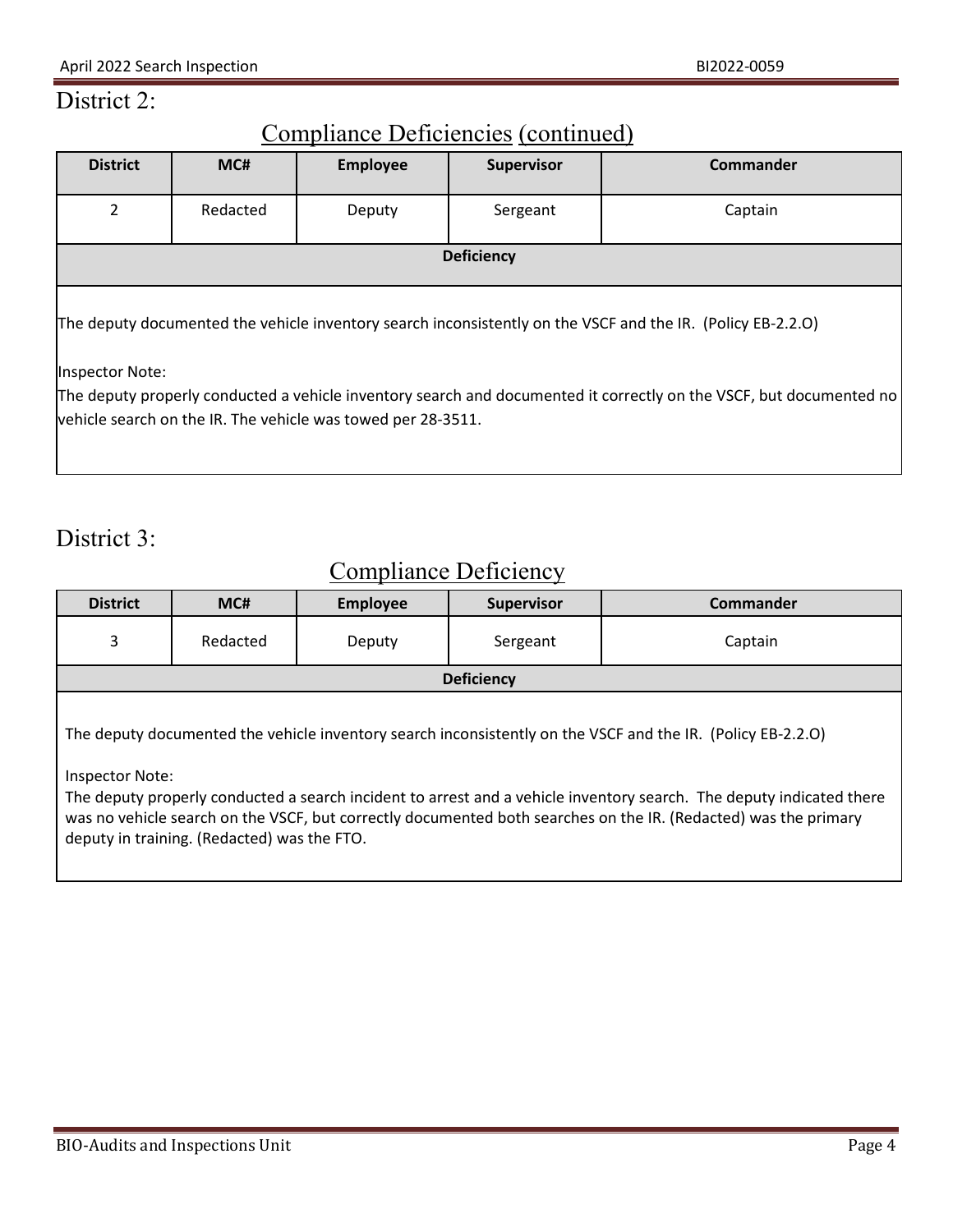# District 4:

# Compliance Deficiency

| <b>District</b>                                                                                                                                                                                                                                                                                          | MC#      | <b>Employee</b> | <b>Supervisor</b> | <b>Commander</b> |  |
|----------------------------------------------------------------------------------------------------------------------------------------------------------------------------------------------------------------------------------------------------------------------------------------------------------|----------|-----------------|-------------------|------------------|--|
| 4                                                                                                                                                                                                                                                                                                        | Redacted | Deputy          | Sergeant          | Captain          |  |
|                                                                                                                                                                                                                                                                                                          |          |                 | <b>Deficiency</b> |                  |  |
| The deputy incorrectly recorded the search of the person as "Incident to Arrest" and as an "Inventory Search" on the<br>IR. (Policy EB-2.2.0)<br><b>Inspector Note:</b><br>The deputy correctly documented both searches on the VSCF and correctly documented the Vehicle Inventory Search<br>on the IR. |          |                 |                   |                  |  |

# Lake Patrol:

# Compliance Deficiencies

| <b>District</b>                                                                                                                                                                                                                                                                                                                                                                                        | MC#                                                                                                                                                                                                                                                      | <b>Employee</b> | <b>Supervisor</b> | Commander |  |  |
|--------------------------------------------------------------------------------------------------------------------------------------------------------------------------------------------------------------------------------------------------------------------------------------------------------------------------------------------------------------------------------------------------------|----------------------------------------------------------------------------------------------------------------------------------------------------------------------------------------------------------------------------------------------------------|-----------------|-------------------|-----------|--|--|
| Lake Patrol                                                                                                                                                                                                                                                                                                                                                                                            | Redacted                                                                                                                                                                                                                                                 | Sergeant        | Lieutenant        | Captain   |  |  |
|                                                                                                                                                                                                                                                                                                                                                                                                        |                                                                                                                                                                                                                                                          |                 | <b>Deficiency</b> |           |  |  |
| 2.2.0                                                                                                                                                                                                                                                                                                                                                                                                  | The deputy documented the search incident to arrest inconsistently on the VSCF and the IR. (Policy EB-2.2.N and EB-                                                                                                                                      |                 |                   |           |  |  |
|                                                                                                                                                                                                                                                                                                                                                                                                        | <b>Inspector Note:</b><br>The person search incident to arrest was properly recorded on the IR but was recorded as a "Protective Sweep" on the<br>VSCF. There was also a probable cause search of a "black back pack" that was documented within the IR. |                 |                   |           |  |  |
| <b>District</b>                                                                                                                                                                                                                                                                                                                                                                                        | MC#                                                                                                                                                                                                                                                      | <b>Employee</b> | <b>Supervisor</b> | Commander |  |  |
| Lake Patrol                                                                                                                                                                                                                                                                                                                                                                                            | Redacted                                                                                                                                                                                                                                                 | Deputy          | Sergeant          | Captain   |  |  |
|                                                                                                                                                                                                                                                                                                                                                                                                        | <b>Deficiency</b>                                                                                                                                                                                                                                        |                 |                   |           |  |  |
| The deputy documented the vehicle inventory search inconsistently on the VSCF and the IR. (Policy EB-2.2.O)<br><b>Inspector Notes:</b><br>The deputy properly conducted a vehicle inventory search and documented it correctly on the VSCF, but documented<br>no vehicle search on the IR face sheet, but documented "inventory was conducted" in the narrative. The vehicle was<br>towed per 28-3511. |                                                                                                                                                                                                                                                          |                 |                   |           |  |  |
|                                                                                                                                                                                                                                                                                                                                                                                                        |                                                                                                                                                                                                                                                          |                 |                   |           |  |  |